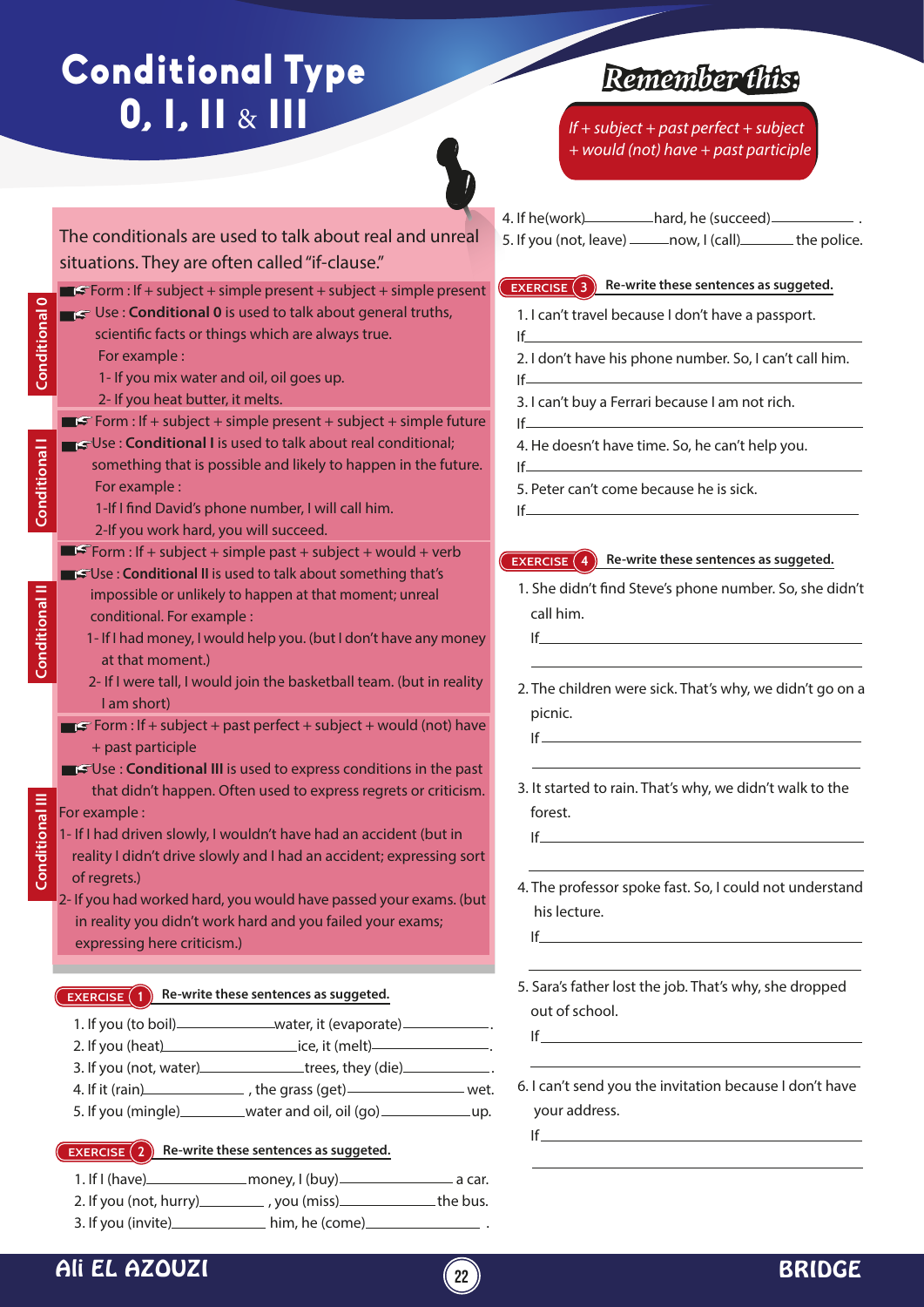

#### **EXERCISE (1)** Rewrite these sentences as suggested. (8Pts)

- 1. He didn't wear his jacket yesterday. That's why, he caught a bad cold.
- 2. I didn't work hard last year. That's why, I didn't get a lot of money.
- If  $\qquad$

 $If$ 

- 3. The weather was terrible. So, the referee stopped the match. If
- 4. You didn't hear about the president's death because you didn't watch last TV news.
- 5. She couldn't join the music band because she was not good at the piano.
- 6. I didn't have enough money. So, I couldn't take my family to the restaurant.
- 7. She didn't correct her mistakes. That's why, she got a bad mark in the exam.

#### $If$

 $If$ 

 $If$ 

 $If =$ 

 $If =$ 

 $If$   $-$ 

 $If$ 

If

If

8. Maria didn't have a yacht. So, she could not sail along the river.  $If$ 

### **EXERCISE (2)** Re-write these sentences as suggested. (8 Pts)

- 1. We couldn't go to the stadium because we lost our tickets.  $If$
- 2. Melisa had no eggs. So, she couldn't make you your favourite cake.
- 3. I couldn't explain to you the lesson because I didn't understand it.
- 4. My father needed money. That's why, he sold his car last month.
- 5. He was lazy. That's why, he didn't pass his final exams.
- 6. We threw garbage everywhere. That's why, we suffered from pollution.
- 7. She couldn't communicate with Americans because she didn't learn English at school. If
- 8. My sister forgot to close the cage. So, the bird flew away last night.

 $If$ 

### **EXERCISE 3 Complete these sentences with the right form. (4Pts)**

- 1. If we (tell) \_\_\_\_\_\_\_\_\_\_\_ his father the truth, he wouldn't have been angry.
- 2. If I (to know) how to word-process, I would have helped you write it.
- 3. If you had had the membership card, you (have) access to the internet.
- 4. If she had sent the message earlier, she (join)<br>  $\frac{1}{2}$  is the club.
- 5. If he (not, eat) much, he wouldn't have felt a stomach ache.
- 6. If you (fill in) \_\_\_\_\_\_\_\_\_\_\_\_\_\_ this application form correctly, they wouldn't have refused it.
- 7. If my mother (take) an aspirin, she (not, have) a headache now.